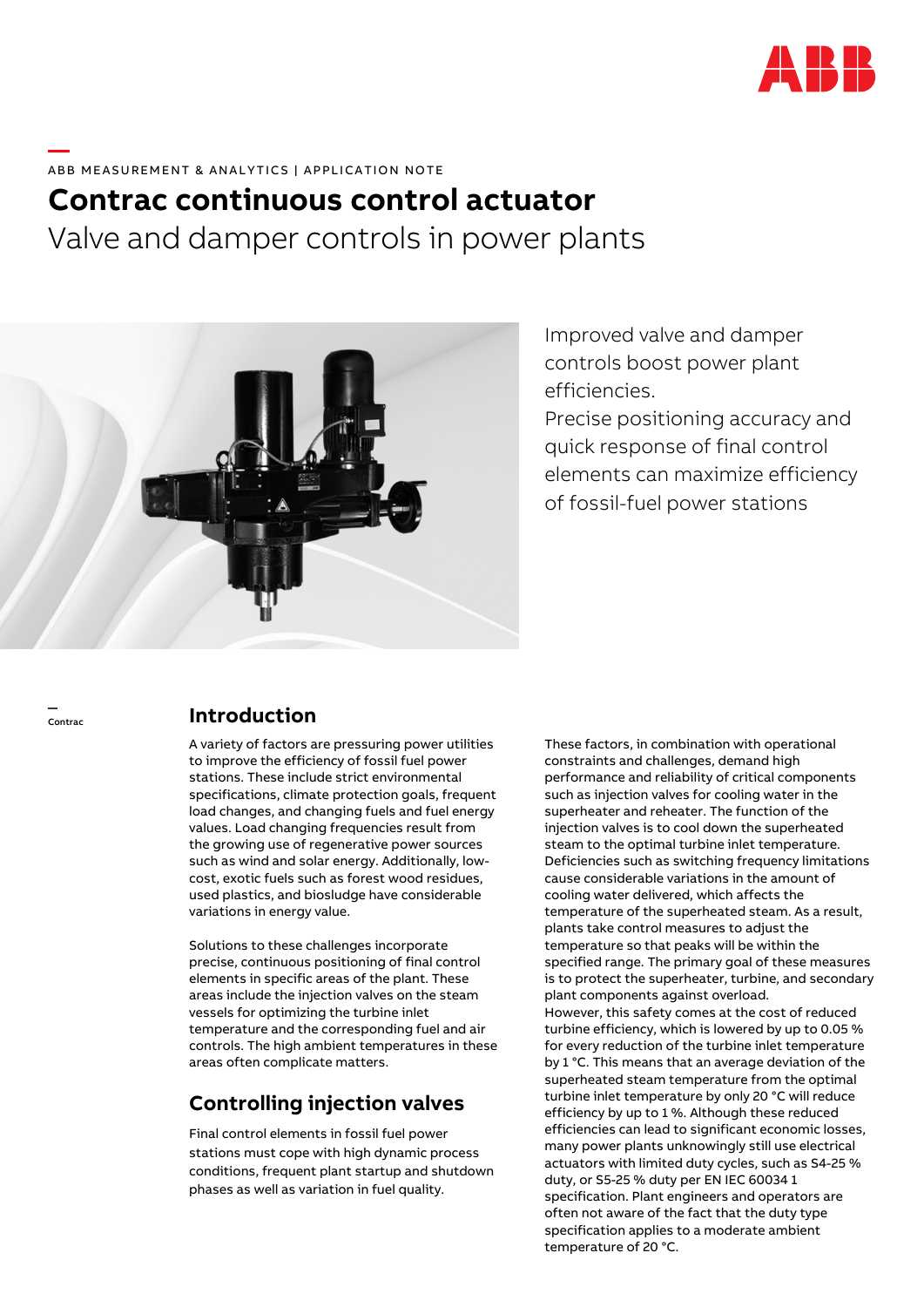# **…Controlling injection valves**

— 01 Power plant



**01** 

**—** 

As is generally known, a body's cooling curve follows an E function over time and is dependant on the temperature difference between the body and its environment. The smaller the temperature difference, the longer the cooling time needed. The duty cycle restriction of electric motors is primarily intended to keep their self-heating within acceptable limits. High ambient temperatures prolong the cooling time. Rising ambient temperatures decrease the permissible duty cycle. For example, S5-25 % duty at 20 °C becomes

S5-13 % duty at 50 °C. This means precision control of high dynamic applications in high temperature conditions becomes impossible.  Poor positioning accuracy causes undesired process variability disproportionately amplified throughout the valve range. Without cost-intensive special measures like split-range arrangements or valves with pre-cones, an undesirable pressure surge results. The need for high resolution final control element actuation of at least 0.1 % is required.

Assuming an appropriate process controller, the following applies: the more precise and responsive the final control element in following the setpoint under all ambient conditions, the smaller the output variation. This means that the selection of the appropriate valve actuator has a tremendous influence on controlling a process close to its setpoint.

Actuators of the ABB Contrac series are an excellent fit for these injection valve applications. Working in mode S9-100 % duty per EN IEC 60034 1 specification, they ensure precise, continuous and responsive valve positioning. Special high temperature options permit unlimited S9-100 % duty operation at ambient temperatures up to 85 °C. IP 66 protection of all components makes these actuators suitable for use in even the harshest environments.

Contrac actuator positioning accuracy of ±0.05 % permits precise valve control. The improved control that results allows the turbine to quickly reach and keep close to its operating setpoint. The positive effect on plant efficiency results in a fast payback of the higher performing final control actuators.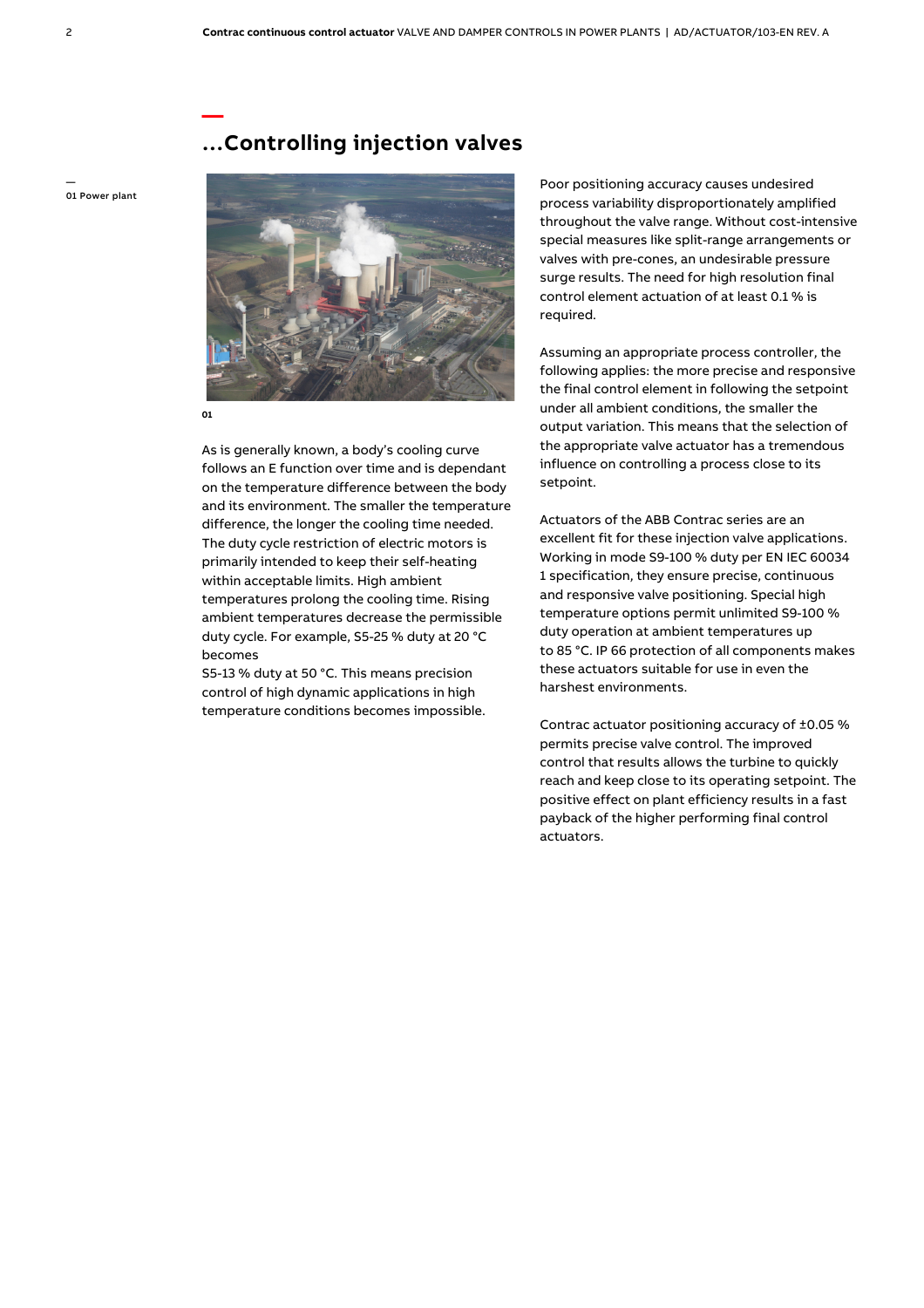— 02 Valves on steam vessels control the amount of cooling water injected into the superheated steam in the superheater and reheater



 **—** 

**02** 

# **Optimizing combustion parameters**

 Responsive, precise control of the fuel and air final control elements associated with combustion offer additional saving potential for fossil fuel power stations. The combustion process itself has a major impact on the energy efficiency and effective heat-rate of fossil fuel power station operation. Contrac continuous electrical actuators can optimize combustion as they ensure the appropriate ratio of air, fuel, and operating pressure. The result is improved fuel consumption along with reduced CO2 and NOx emissions.

Less than optimal air leads to incomplete and uneconomical combustion, while an excess of air means suboptimal combustion and higher fuel expenses as well as escalating cost for exhaust gas purification to meet clean air requirements. Additionally, an excess of air results in higher demands on fans, which often requires throttling back the burner air supply and fresh air dampers. The entire process and mechanical elements can be negatively affected by poor combustion. The more precise and responsive the control of the air supplies for combustion, the more environmentally friendly and economical the combustion process.

In many fossil fuel power stations, exhaust gas parameters control combustion. The long time lag usually associated with these systems restricts burner control potential. Operators often use an unnecessarily high excess of air to keep within safety limits of boiler designs. Fluctuating fuel energy values increase the difficulty of quickly adapting combustion parameters. Advanced technologies like thermal imaging may eventually make combustion control more responsive to changing conditions.

Contrac actuators from ABB also offer significant cost saving potential for these applications since their highly precise and responsive positioning performance provide outstanding fuel efficiency.



### **More information**